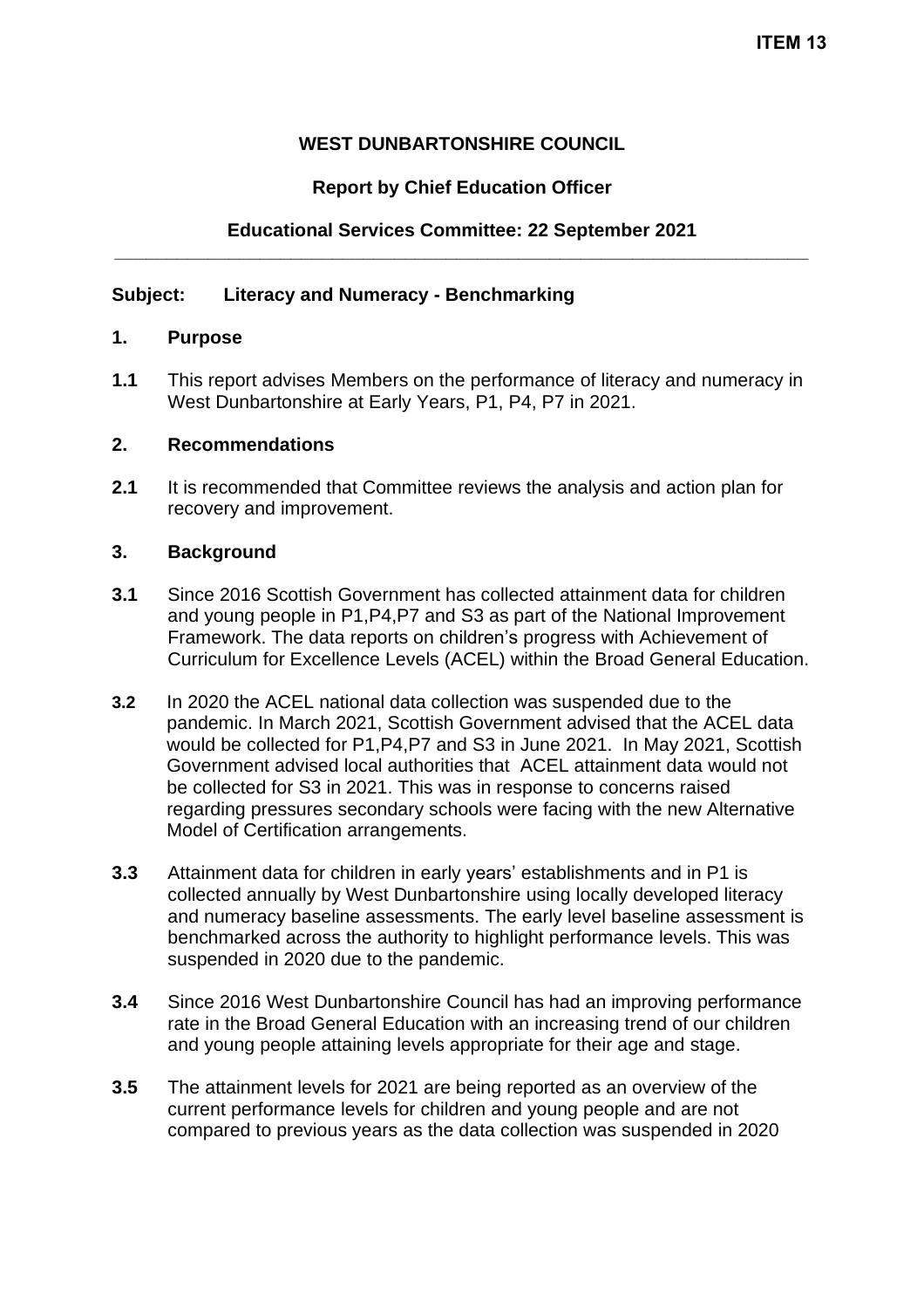due to the pandemic. The attainment data in this report is draft until ratified by Scottish Government in December 2021.

- **3.6** This year's data will be helpful in supporting an understanding of the impact that COVID 19 has had on children and young people's achievements and highlight any change in the attainment gap. This will inform recovery planning.
- **3.7** The West Dunbartonshire attainment recorded for children at P1, P4 and P7 attaining Curriculum for Excellence Levels for their age and stage in June 2021 is:
	- 73% children achieved the expected level in reading;
	- 66% achieved the expected level in writing; and
	- 72% achieved the expected level in numeracy.
- **3.8** The table below details the percentage of pupils at each key stage P1, P4 and P7 attaining Curriculum for Excellence Levels in each component of reading, writing and numeracy:

| Component | P.   | P4       | Þ.             |
|-----------|------|----------|----------------|
| Reading   | -75. |          | $\prime\prime$ |
| Writing   |      | 60       | 66             |
| Numeracy  | 79   | <b>b</b> | 76             |

**3.9** The West Dunbartonshire Achievement of a Level data for 2021 records an attainment gap of 15% between children living in the most deprived areas (Quintile 1) and least deprived areas (Quintile 5).

The word quintile is used to describe the SIMD datazones grouped into five quintiles, i.e. Quintile 1 equates to the 20 % most deprived areas in Scotland, while Quintile 5 equates to the 20 % least deprived areas in Scotland.

The attainment gap recorded in 2021 between Quintile 1 and Quintile 5 for West Dunbartonshire in each component is:

- Reading: the attainment gap is 13%;
- Writing: the attainment gap is 20.5%; and
- Numeracy: the attainment gap is 15.5%
- **3.10** The table below details the West Dunbartonshire reading, writing and numeracy attainment for each Quintile:

| Year | <b>Stage</b>        | Component |    | Q <sub>2</sub> | Q <sub>3</sub> | Q4 | Q <sub>5</sub> |
|------|---------------------|-----------|----|----------------|----------------|----|----------------|
| 2021 | <b>WDC</b>          | All       | 68 | 74             | 79             | 85 | 84             |
| 2021 | P1, P4, P7 combined | Reading   | 68 | 74             | 79             | 83 | 81             |
| 2021 | P1, P4, P7 combined | Writing   | 60 | 66             | 71             | 79 | 81             |
| 2021 | P1, P4, P7 combined | Numeracy  | 66 | 74             | 79             | 85 | 81             |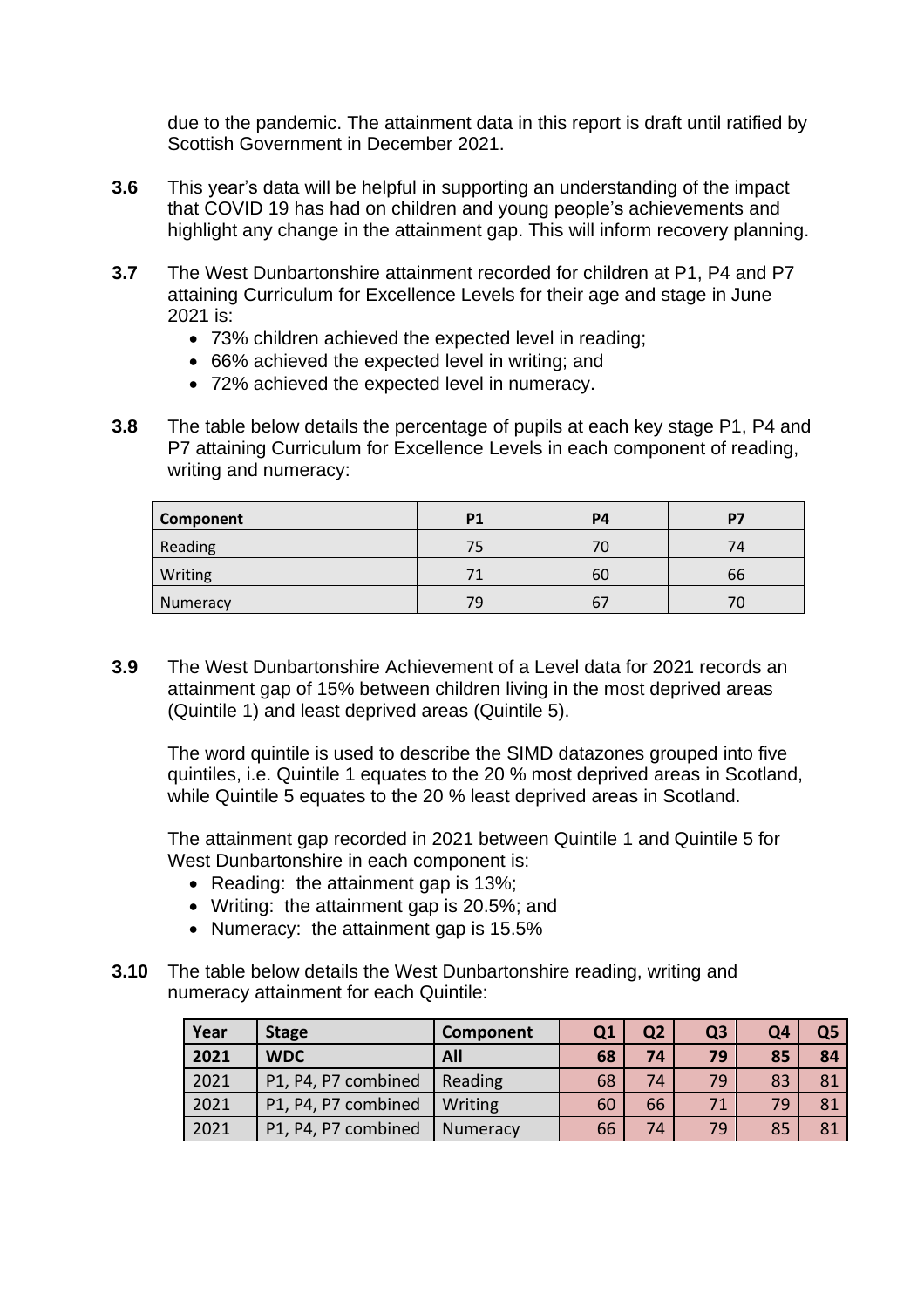**3.11** The table below details the attainment gap for between Quintile 1 and 5 for each stage P1, P4 and P7 in reading, writing and numeracy:

|                |           | Gap Q1 to      |
|----------------|-----------|----------------|
| <b>Stage</b>   | Component | Q <sub>5</sub> |
| P <sub>1</sub> | Reading   | 17.6           |
| P1             | Writing   | 22.6           |
| P1             | Numeracy  | 16.6           |
| <b>P4</b>      | Reading   | 4.7            |
| <b>P4</b>      | Writing   | 17.3           |
| <b>P4</b>      | Numeracy  | 8.6            |
| <b>P7</b>      | Reading   | 13.4           |
| P7             | Writing   | 18.7           |
| P7             | Numeracy  | 16.8           |

- **3.12** The results of the West Dunbartonshire Early Years Baseline data in 2021 are recorded in (Appendix 1). The high level messages are:
	- the percentage of early years children attaining the benchmark score for literacy in 2021 is 45 % for Concept of Print, 78 % for nursery rhymes and 87 % for clarifying from reciprocal teaching
	- the percentage of early years children attaining the benchmark score for numeracy in 2021 is 20 % for number and number process, 69 % for Time and 85 % for measurement
	- the percentage of P1 children attaining the benchmark score for literacy in 2021 is 64 % for phoneme blending and 53 % for non word reading test
	- the percentage of P1 children attaining the benchmark score for numeracy in 2021 is 69 % for number and number process, 80 % for Time and 63 % for money

### **4. Main Issues**

- **4.1** The results analysis shows higher attainment levels for children living in the least deprived areas. In session 2020 -2021 schools experienced a period of significant disruption due to the pandemic with the 'normal' experience of education changed to remote learning at home during periods of isolation, illness or school closures. Children in West Dunbartonshire who lived in areas of high deprivation had lower rates of engagement in remote learning as was the case nationally.
- **4.2** The results analysis records that attainment in writing is not as high as reading and numeracy. The range of evidence available to teachers to assess and evaluate levels of attainment in writing based on daily and weekly writing lessons was not as extensive in session 2020/21 due to the pandemic. As reported in June, levels of engagement in remote learning were good however, rates varied between key stages and individual children impacting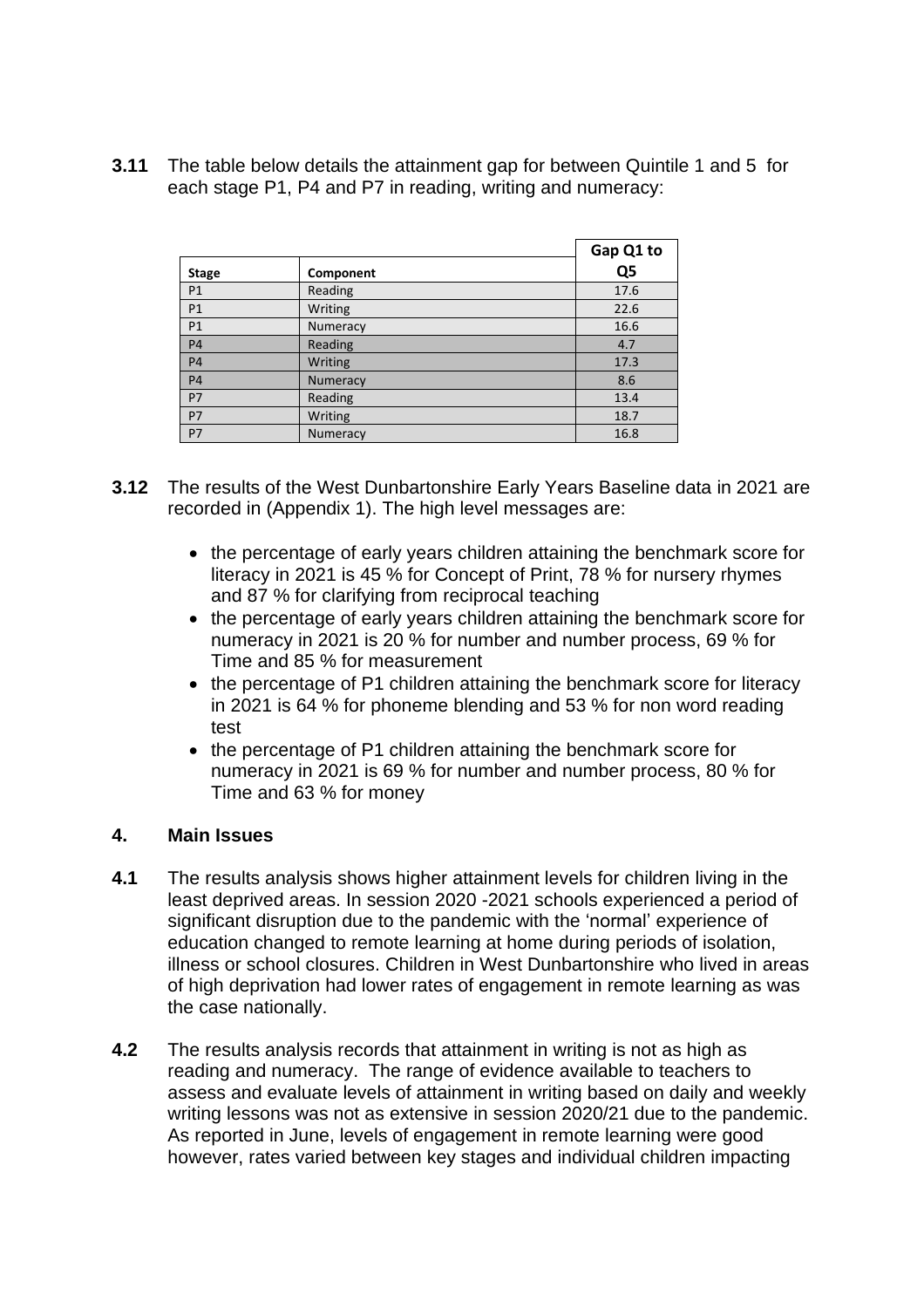on the capacity of schools to deliver a sustained continued high level of engagement by all children and young people. The teaching of literacy and numeracy had to be modified in session 2020/21 to take account of the change to learning provision.

- **4.3** The results analysis for the Early Years Baseline records that attainment in number and number processes is much lower than other benchmarks. The attainment is within the normal range of expectation for this benchmark as a higher level of challenge is set within this aspect compared to the other benchmarks.
- **4.3** Action plans to support a narrowing of the attainment gap and increased attainment in writing are included in West Dunbartonshire's Scottish Attainment Challenge and Education Recovery plans for 2021/22. Officers are also developing with schools their action plans to support areas for recovery and improvement.

### **5. People Implications**

- **5.1** The additional funding from Scottish Government has enabled the secondment of officers and teachers to focus on specific areas of work to support the work to raise attainment and narrow the poverty related attainment gap.
- **5.2** Teachers and support staff recruited to support education recovery will be allocated to support delivery of the action plan for recovery and improvement in literacy and numeracy.

### **6. Financial and Procurement Implications**

- **6.1** Scottish Government has allocated funding to support education recovery in West Dunbartonshire as part of the national recovery plan. Within the Educational Services Recovery Plan approved by Council in June 2021, £0.346m has been allocated to support excellence and equity recovery.
- **6.2** There are no procurement implications arising from this report.

### **7. Risk Analysis**

- **7.1** Impact of ongoing uncertainty and possible service disruption during the pandemic could impact on delivery of strategic outcomes.
- **7.2** Failure to implement an authority-wide strategy to raise attainment and secure improvement will disadvantage our children and young people and may become a reputational risk to the council.
- **7.3** The Committee will be provided with regular update reports advising of progress.